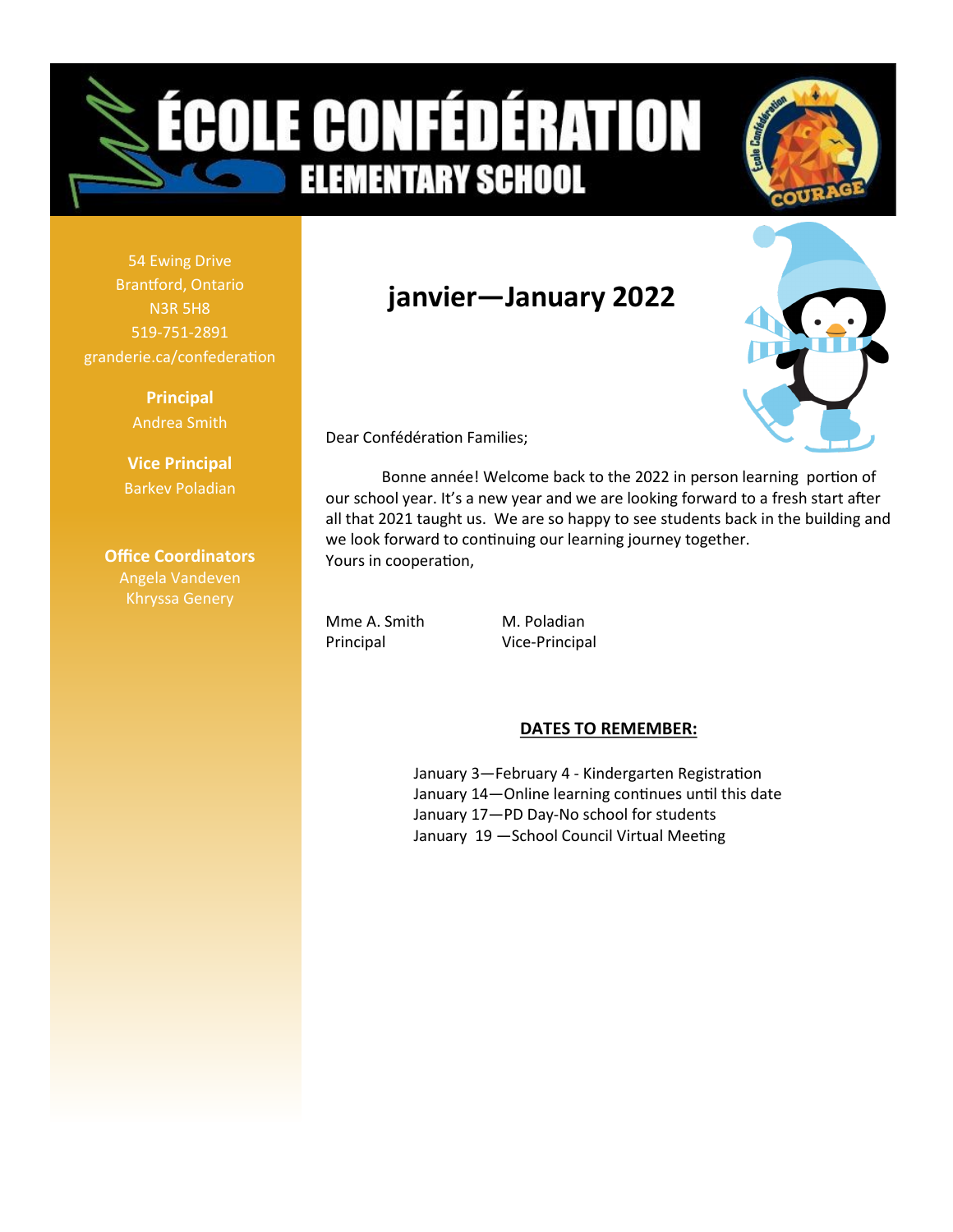#### **Pick Up and Drop off Reminders**

As we return to in-person learning, we request your assistance with the following when picking up or dropping off students:

-Wear a mask in the pick up/drop off zone which is limited to the front yard of the school in support of COVID protocols

-No vehicular traffic onsite from 8:50-9:15 and from 3:15-3:45. The only exception if for those with a pass to use the accessible parking spots.

-No parking in the lots belonging to the townhouses (2 complexes) between Tollgate Road and our school driveway. At the request of the property management, do not park in their lots and walk to the school to drop off or pick up students. Parking can be found on Coronation Drive. or Stodola St.

Additionally, a limited number of spots may be available in the parking lot at Tollgate Tech.

#### **Device Return**

If your family borrowed a device from the school for the period of remote learning in January, please return the device to the school with your child by Friday, January 21. These devices are required for use within classrooms.

#### **Rapid Antigen Tests**

Two Rapid Antigen tests per student were sent home on Wednesday, January 19. Each student received a ziptop bag containing the components for the tests. An email was sent from head office outlining the procedures for administering the tests. Links to those instructions can be accessed here:

**[BTXN Rapid Response](https://www.ontariohealth.ca/sites/ontariohealth/files/2022-01/BTNXSelfScreeningInstructions.pdf)™Test Instruction Sheet**

You may also reference this how-to video: <https://youtu.be/EWSFJ1JoUd0>

#### **Kindergarten Registration for 2022-2023**



Families new to Grand Erie's

French Immersion program and those who currently have a child in the program must register by no later than **February 4, 2022**

#### **Overview of the Registration Process**

\*A cap for Junior and Senior Kindergarten as well as Grade 1 is in effect for French Immersion at all sites.

\*There are limited spaces available for students entering the program.

\*Students who currently have siblings in the program are guaranteed a spot.

\*Registration, however, is still required by the deadline.

\*No out-of-area requests will be permitted.

\*A randomized selection process will be used for new families to grant access into Grand Erie's French Immersion program.

\*Families will receive confirmation of placement in the French Immersion program or information on the wait list process no later than February 21, 2022.

Due to COVID-19 restrictions, all registrations will be done electronically this year. Please call the school (519-751- 2891) and speak with our clerical staff for further instructions.

#### **School Council**

School council held our virtual meeting on January 19. We continue to organize fundraising for the school. See information regarding Mabel's Labels and Fundscript Gift Cards fundraisers attached to this newsletter. Thanks to all who participated in the Purdy's fundraiser. We are awaiting

the final tally of funds raised, and are expecting this to be just under \$5000. Our next meeting will be on February 16, 2022 at 6pm. Email p-ces@granderie.ca if you would like to receive the link to join the meeting.

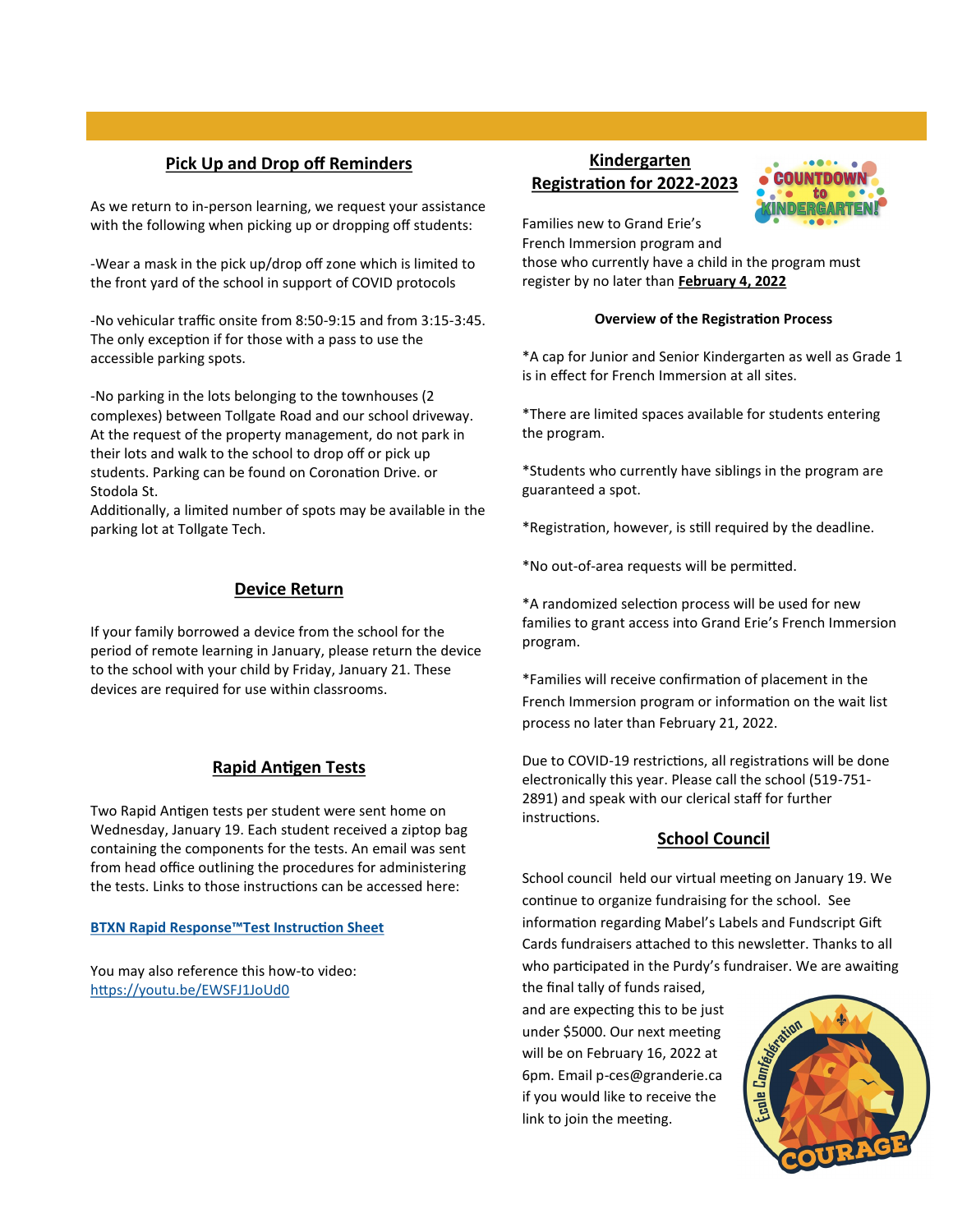

DARKING A.S.A. Hunes and Contract of Minor residence the Company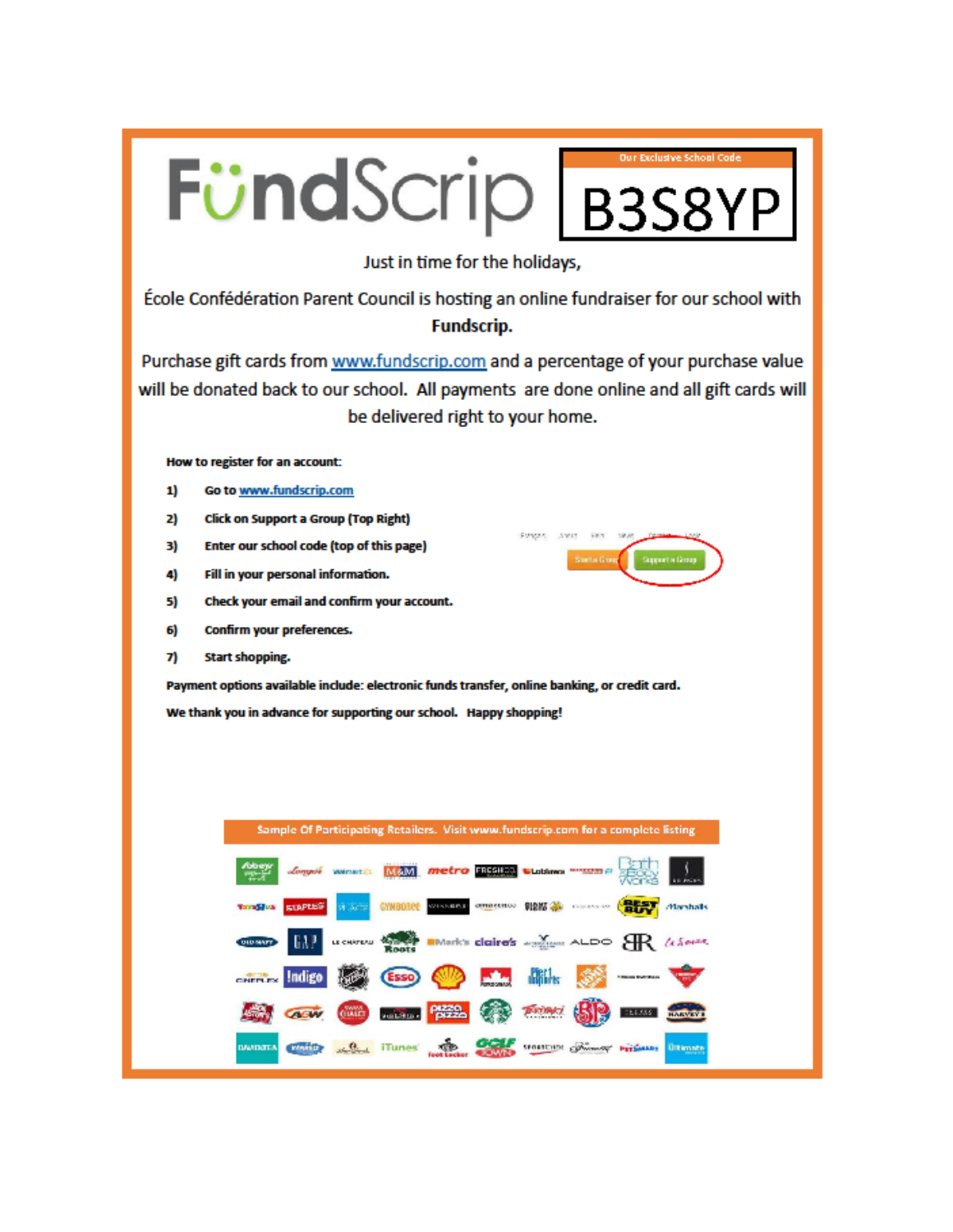## Labels for the stuff kids lose!

Be sure to label all your gear and supplies to help keep them out of the Lost & Found. Shop for durable, personalized labels and support our fundraiser!

**mabel's labels** 

dock  $\ddot{\alpha}$ 

Jock #

**Jack** 

Jack

Q

is.

Œ

Visit campaigns.mabelslabels.com to support our organization.